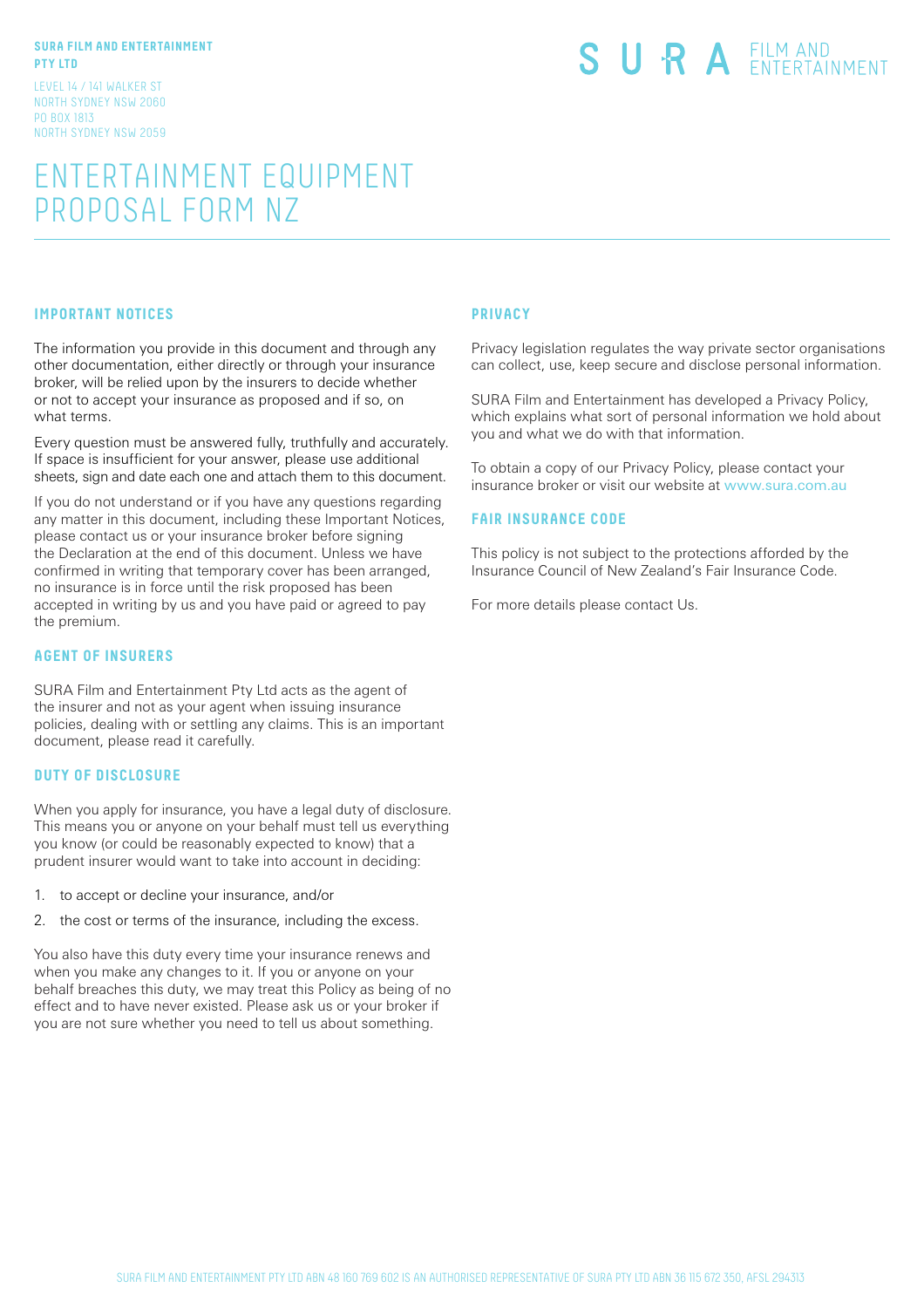| 1.     | Name of Proposer                                                                                                 |                            |                  |              |           |
|--------|------------------------------------------------------------------------------------------------------------------|----------------------------|------------------|--------------|-----------|
| 2.     | Address                                                                                                          |                            |                  |              |           |
| 3.     | Telephone                                                                                                        | Facsimile                  |                  |              |           |
|        | <b>Email Address</b>                                                                                             |                            |                  |              |           |
| 4.     | (A) Individual<br>Proposer is<br>ш                                                                               | (B) Partnership            | (C) Company      |              |           |
| 5.     | Number of Employees                                                                                              |                            |                  |              |           |
| 6.     | Is the proposer registered for GST?                                                                              |                            |                  | l Yes        | <b>No</b> |
|        | GST Registration No.                                                                                             |                            |                  |              |           |
| 7.     | Occupation                                                                                                       |                            |                  |              |           |
| 8.     | <b>Experience of Proposer</b>                                                                                    |                            |                  |              |           |
|        |                                                                                                                  |                            |                  |              |           |
|        |                                                                                                                  |                            |                  |              |           |
|        |                                                                                                                  |                            |                  |              |           |
| 9.     | Period of Cover                                                                                                  | From<br>$\sqrt{2}$         | To<br>$\sqrt{2}$ |              |           |
|        | 10. Geographical Limits Required                                                                                 | New Zealand wide           | Australia wide   |              |           |
|        |                                                                                                                  | Australia and New Zealand  | Worldwide        |              |           |
| 11. a) | Will equipment be loaned out, hired out or rented out?                                                           |                            |                  | $\Box$ Yes   | No        |
|        | Will equipment/props, sets and wardrobe/office contents require Fire Cover?<br>b)                                |                            |                  | $\Box$ Yes   | No        |
|        | If Yes, please provide copy of your Conditions of Business with this proposal.                                   |                            |                  |              |           |
|        | 12. Location to which equipment is returned when not in use and overnight                                        |                            |                  |              |           |
|        |                                                                                                                  |                            |                  |              |           |
|        |                                                                                                                  |                            |                  |              |           |
|        |                                                                                                                  |                            |                  |              |           |
|        | 13. Indicate by ticking if following security measures are in place at premises where equipment usually resides: |                            |                  |              |           |
|        | Deadlocks on all external doors                                                                                  | Keyed locks on all windows |                  |              |           |
|        | Local alarm                                                                                                      | Monitored alarm            |                  |              |           |
|        | 14. Indicate by ticking if following security is in place whilst equipment is locked in a motor vehicle:         |                            |                  |              |           |
|        | Engine Immobiliser                                                                                               | Full Metal Jacket          |                  |              |           |
|        | Alarm                                                                                                            | Metal Cage                 |                  |              |           |
|        | 15. Will equipment be left in a motor vehicle overnight?                                                         |                            |                  | Yes          | ⊥No       |
|        | If Yes, will motor vehicle be parked in a locked garage?                                                         |                            |                  | <u> </u> Yes | ⊿No       |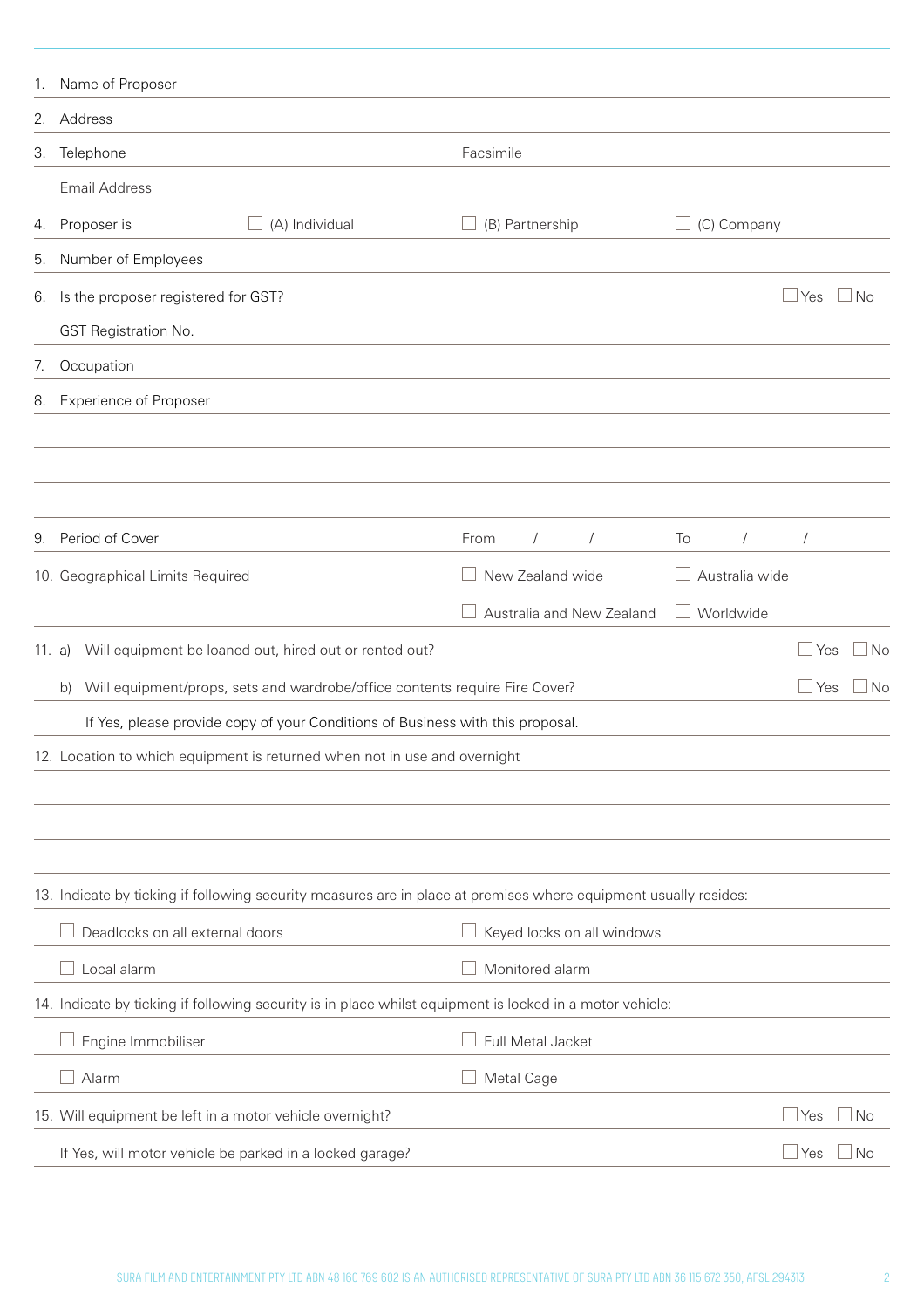If No, how are items protected for transport?

# **MISCELLANEOUS EQUIPMENT SCHEDULE**

(Please use additional sheets as needed)

| DESCRIPTION<br>MAKE AND MODEL  | SERIAL NO. | YEAR PURCHASED | ORIGINAL PRICE (\$)                               | SUM INSURED (\$) |
|--------------------------------|------------|----------------|---------------------------------------------------|------------------|
|                                |            |                |                                                   |                  |
|                                |            |                |                                                   |                  |
|                                |            |                |                                                   |                  |
|                                |            |                |                                                   |                  |
|                                |            |                |                                                   |                  |
|                                |            |                |                                                   |                  |
|                                |            |                |                                                   |                  |
|                                |            |                |                                                   |                  |
|                                |            |                |                                                   |                  |
|                                |            |                |                                                   |                  |
|                                |            |                |                                                   |                  |
|                                |            |                |                                                   |                  |
|                                |            |                |                                                   |                  |
|                                |            |                |                                                   |                  |
|                                |            |                |                                                   |                  |
|                                |            |                |                                                   |                  |
|                                |            |                |                                                   |                  |
| 17. Total Sums Insured         |            |                |                                                   |                  |
| a) Owned Equipment             |            |                | $\, \, \raisebox{12pt}{$\scriptstyle \circ$}$     |                  |
| Non-Owned Equipment<br>b)      |            |                | $\, \, \raisebox{12pt}{$\scriptstyle \circ$}$     |                  |
| Office Contents<br>C)          |            |                | $\, \, \raisebox{-1.5pt}{\text{\circle*{1.5}}}\,$ |                  |
| Props, sets and wardrobe<br>d) |            |                | $\, \, \raisebox{12pt}{$\scriptstyle \circ$}$     |                  |
| Other (please specify)<br>e)   |            |                | $\, \, \raisebox{-1.5pt}{\text{\circle*{1.5}}}\,$ |                  |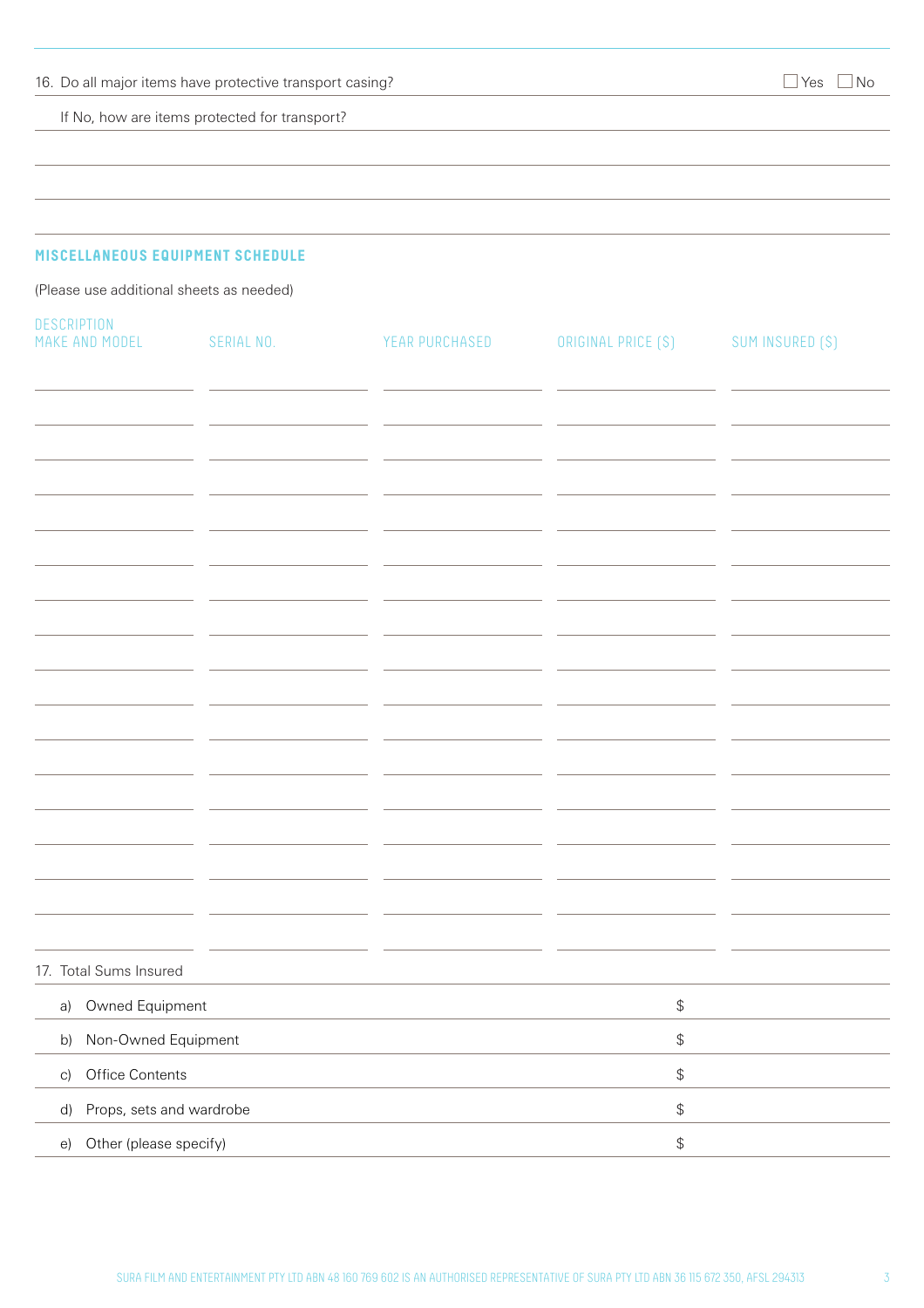| 18. Will any other equipment be exposed to hazardous materials, used in stunts or involved in any<br>hazardous activities (e.g. Mounted to motor vehicles, shooting from aircraft or watercraft)? | $\Box$ No<br>l Yes   |
|---------------------------------------------------------------------------------------------------------------------------------------------------------------------------------------------------|----------------------|
| If Yes, please provide full details                                                                                                                                                               |                      |
|                                                                                                                                                                                                   |                      |
|                                                                                                                                                                                                   |                      |
| 19. If the Proposer is a partnership, please provide the names and adresses of each partner                                                                                                       |                      |
|                                                                                                                                                                                                   |                      |
|                                                                                                                                                                                                   |                      |
| 20. If the Proposer is a company or a private business venture, other than a partnership,<br>please supply the names and addresses of each director                                               |                      |
|                                                                                                                                                                                                   |                      |
|                                                                                                                                                                                                   |                      |
| 21. Have any of the Proposers ever been convicted of a criminal offence relating to arson, fraud or<br>otherwise involving dishonesty?                                                            | $\Box$ Yes $\Box$ No |
| If Yes, please provide full details                                                                                                                                                               |                      |
|                                                                                                                                                                                                   |                      |
|                                                                                                                                                                                                   |                      |
| 22. Have any of the Proposer:                                                                                                                                                                     |                      |
| Ever had any insurance declined, cancelled or made the subject of special terms and conditions?<br>a)                                                                                             | Yes<br>⊥No           |
| Lodged a claim on an insurance policy (other than for a motor vehicle or a life policy) during<br>b)<br>the past five (5) years?                                                                  | $\exists$ No<br>Yes  |
| Ever had a claim declined by an insurance company?<br>C)                                                                                                                                          | ⊿ No<br>Yes          |
| If Yes to a), b) or c), please provide full details                                                                                                                                               |                      |
|                                                                                                                                                                                                   |                      |
|                                                                                                                                                                                                   |                      |
| 23. Have any of the Proposers arranged any other insurance through SURA Film and Entertainment<br>or with any other insurer, which covers the subject matter of this Proposal?                    | $\Box$ Yes<br>⊿ No   |
| If Yes, please provide full details                                                                                                                                                               |                      |
|                                                                                                                                                                                                   |                      |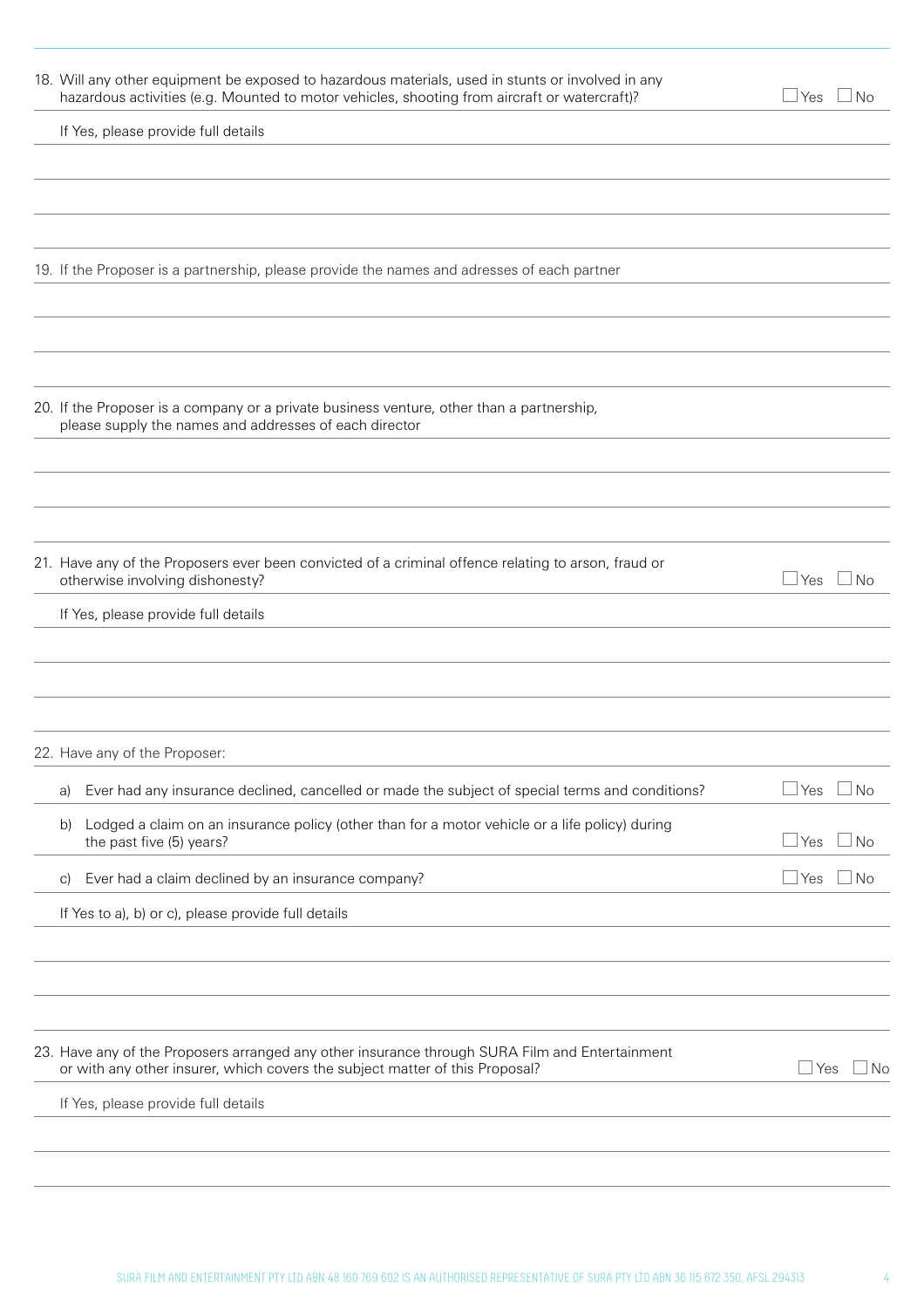| 24. Have any of the Proposers entered into any agreement which would affect your right to make a<br>claim against a responsible Third Party in the event of a claim under the insurance now<br>being proposed? | J Yes∶     | ⊿ No                     |
|----------------------------------------------------------------------------------------------------------------------------------------------------------------------------------------------------------------|------------|--------------------------|
| If Yes, please provide full details                                                                                                                                                                            |            |                          |
|                                                                                                                                                                                                                |            |                          |
| 25. Is the financial interest of any other person or organisation (for example, a mortgagee or other<br>financier, lessor or principal), to be noted on the policy?                                            | $\Box$ Yes | $\Box$ No                |
| If Yes, please provide full details                                                                                                                                                                            |            |                          |
|                                                                                                                                                                                                                |            |                          |
| 26. Have you or any Partner or Director of the business                                                                                                                                                        |            |                          |
| Ever been declared bankrupt?<br>a)                                                                                                                                                                             | $\Box$ Yes | $\overline{\textsf{No}}$ |
| If Yes, please provide full details                                                                                                                                                                            |            |                          |
|                                                                                                                                                                                                                |            |                          |
| Been involved in a company or business which became insolvent or subject to any form of<br>b)<br>solvency administration?                                                                                      | $\Box$ Yes | $\Box$ No                |
| If Yes, please provide full details                                                                                                                                                                            |            |                          |
|                                                                                                                                                                                                                |            |                          |
|                                                                                                                                                                                                                |            |                          |

Please note: Questions 21 to 24 also apply to any person identified in answers to Questions 19 and 20.